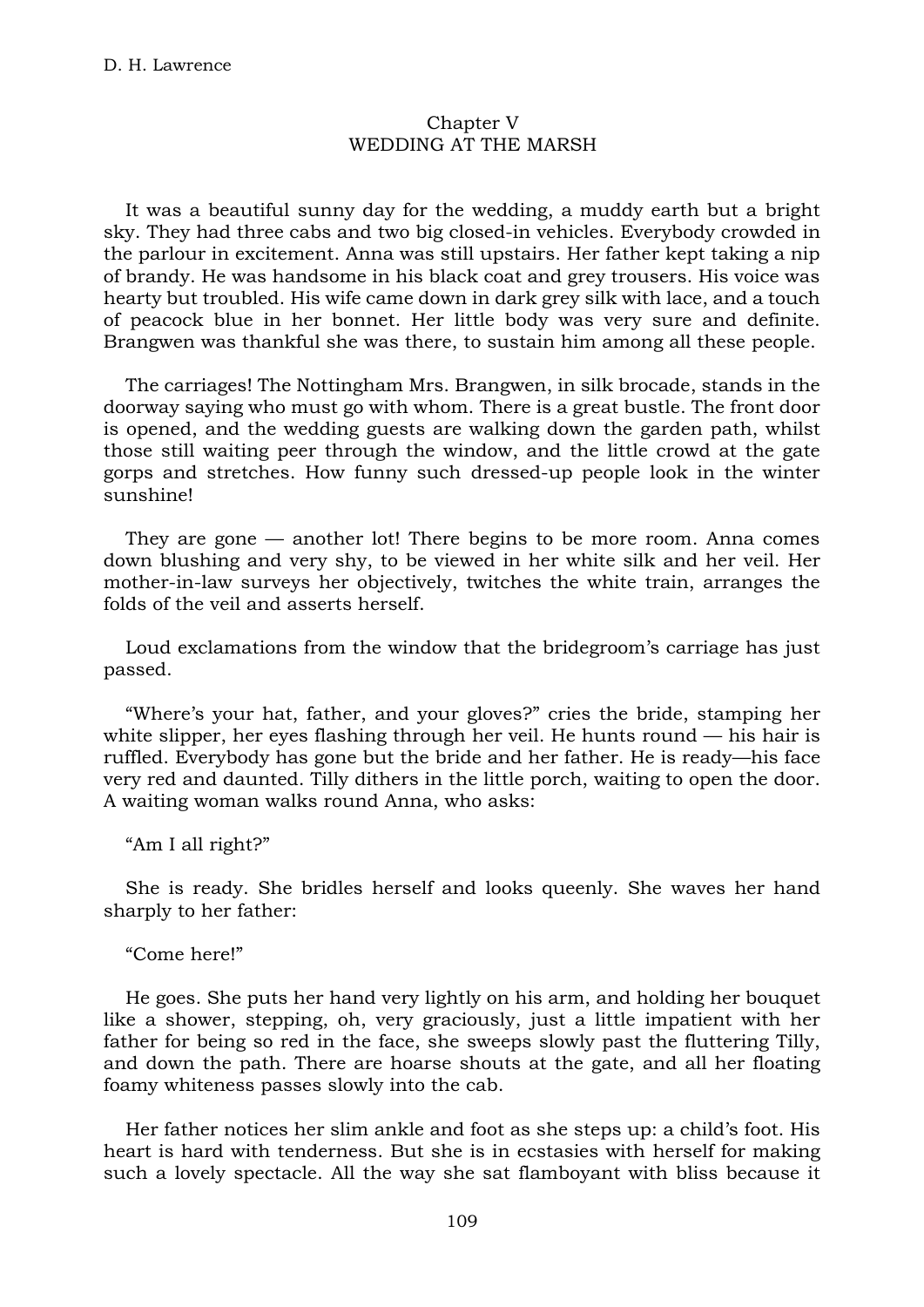was all so lovely. She looked down solicitously at her bouquet: white roses and lilies-of-the-valley and tube-roses and maidenhair fern — very rich and cascade like.

Her father sat bewildered with all this strangeness, his heart was so full it felt hard, and he couldn't think of anything.

The church was decorated for Christmas, dark with evergreens, cold and snowy with white flowers. He went vaguely down to the altar. How long was it since he had gone to be married himself? He was not sure whether he was going to be married now, or what he had come for. He had a troubled notion that he had to do something or other. He saw his wife's bonnet, and wondered why *she* wasn't there with him.

They stood before the altar. He was staring up at the east window, that glowed intensely, a sort of blue purple: it was deep blue glowing, and some crimson, and little yellow flowers held fast in veins of shadow, in a heavy web of darkness. How it burned alive in radiance among its black web.

"Who giveth this woman to be married to this man?" He felt somebody touch him. He started. The words still re-echoed in his memory, but were drawing off.

"Me," he said hastily.

Anna bent her head and smiled in her veil. How absurd he was.

Brangwen was staring away at the burning blue window at the back of the altar, and wondering vaguely, with pain, if he ever should get old, if he ever should feel arrived and established. He was here at Anna's wedding. Well, what right had he to feel responsible, like a father? He was still as unsure and unfixed as when he had married himself. His wife and he! With a pang of anguish he realized what uncertainties they both were. He was a man of forty five. Forty five! In five more years fifty. Then sixty — then seventy — then it was finished. My God — and one still was so unestablished!

How did one grow old — how could one become confident? He wished he felt older. Why, what difference was there, as far as he felt matured or completed, between him now and him at his own wedding? He might be getting married over again — he and his wife. He felt himself tiny, a little, upright figure on a plain circled round with the immense, roaring sky: he and his wife, two little, upright figures walking across this plain, whilst the heavens shimmered and roared about them. When did one come to an end? In which direction was it finished? There was no end, no finish, only this roaring vast space. Did one never get old, never die? That was the clue. He exulted strangely, with torture. He would go on with his wife, he and she like two children camping in the plains. What was sure but the endless sky? But that was so sure, so boundless.

Still the royal blue colour burned and blazed and sported itself in the web of darkness before him, unwearyingly rich and splendid. How rich and splendid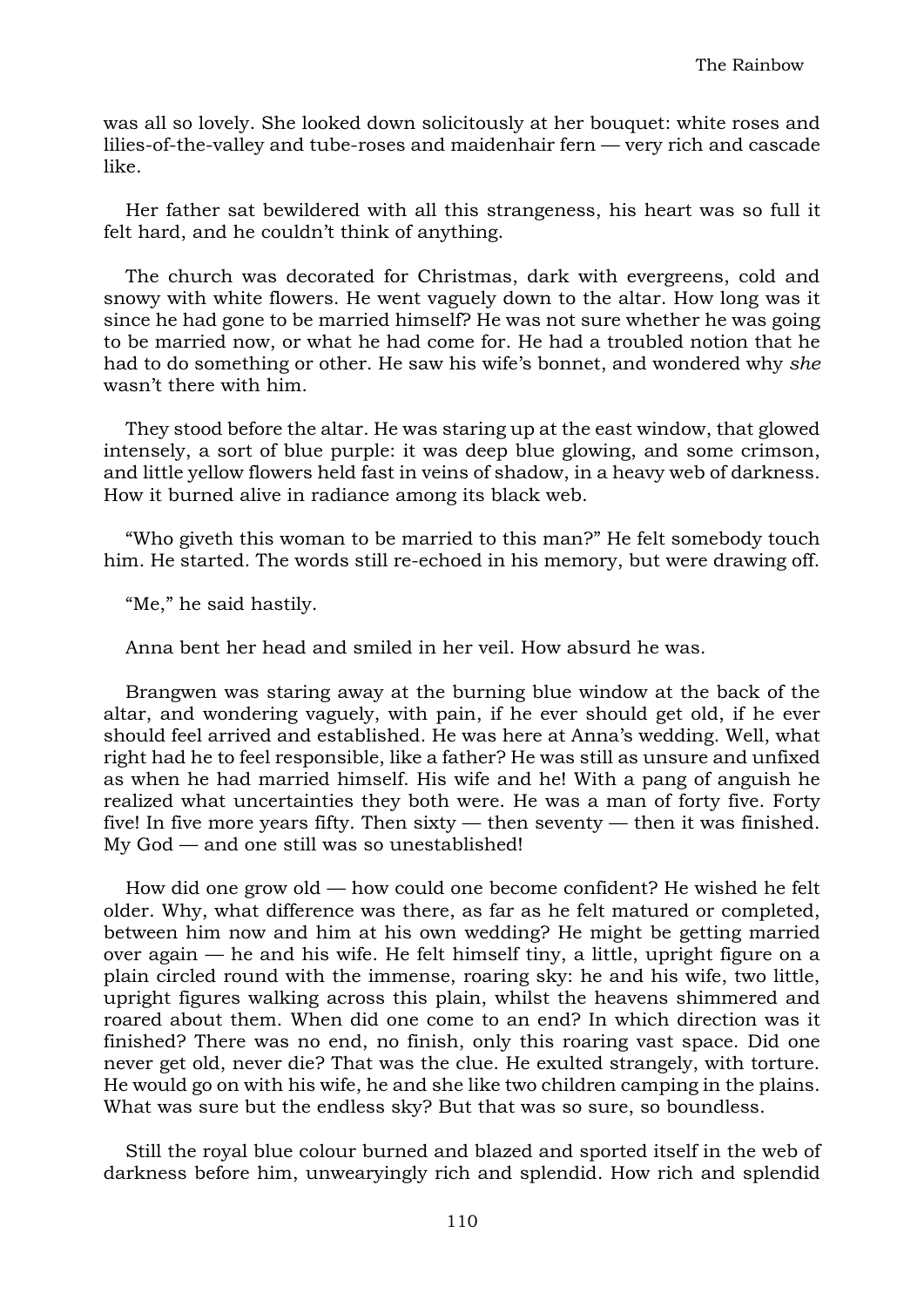his own life was, red and burning and blazing and sporting itself in the dark meshes of his body: and his wife, how she glowed and burned dark within her meshes! Always it was so unfinished and unformed!

There was a loud noise of the organ. The whole party was trooping to the vestry. There was a blotted, scrawled book — and that young girl putting back her veil in her vanity, and laying her hand with the wedding-ring selfconsciously conspicuous, and signing her name proudly because of the vain spectacle she made:

"Anna Theresa Lensky."

"Anna Theresa Lensky" — what a vain, independent minx she was! The bridegroom, slender in his black swallow-tail and grey trousers, solemn as a young solemn cat, was writing seriously:

"William Brangwen."

That looked more like it.

"Come and sign, father" cried the imperious young hussy.

"Thomas Brangwen — clumsy fist" he said to himself as he signed.

Then his brother, a big, sallow fellow with black side whiskers wrote:

"Alfred Brangwen."

"How many more Brangwens?" said Tom Brangwen, ashamed of the too frequent recurrence of his family name.

When they were out again in the sunshine, and he saw the frost hoary and blue among the long grass under the tombstones, the holly berries overhead twinkling scarlet as the bells rang, the yew trees hanging their black, motionless, ragged boughs, everything seemed like a vision.

The marriage party went across the graveyard to the wall, mounted it by the little steps, and descended. Oh, a vain white peacock of a bride perching herself on the top of the wall and giving her hand to the bridegroom on the other side, to be helped down! The vanity of her white, slim, daintily stepping feet, and her arched neck. And the regal impudence with which she seemed to dismiss them all, the others, parents and wedding guests, as she went with her young husband.

In the cottage big fires were burning, there were dozens of glasses on the table, and holly and mistletoe hanging up. The wedding party crowded in, and Tom Brangwen, becoming roisterous, poured out drinks. Everybody must drink. The bells were ringing away against the windows.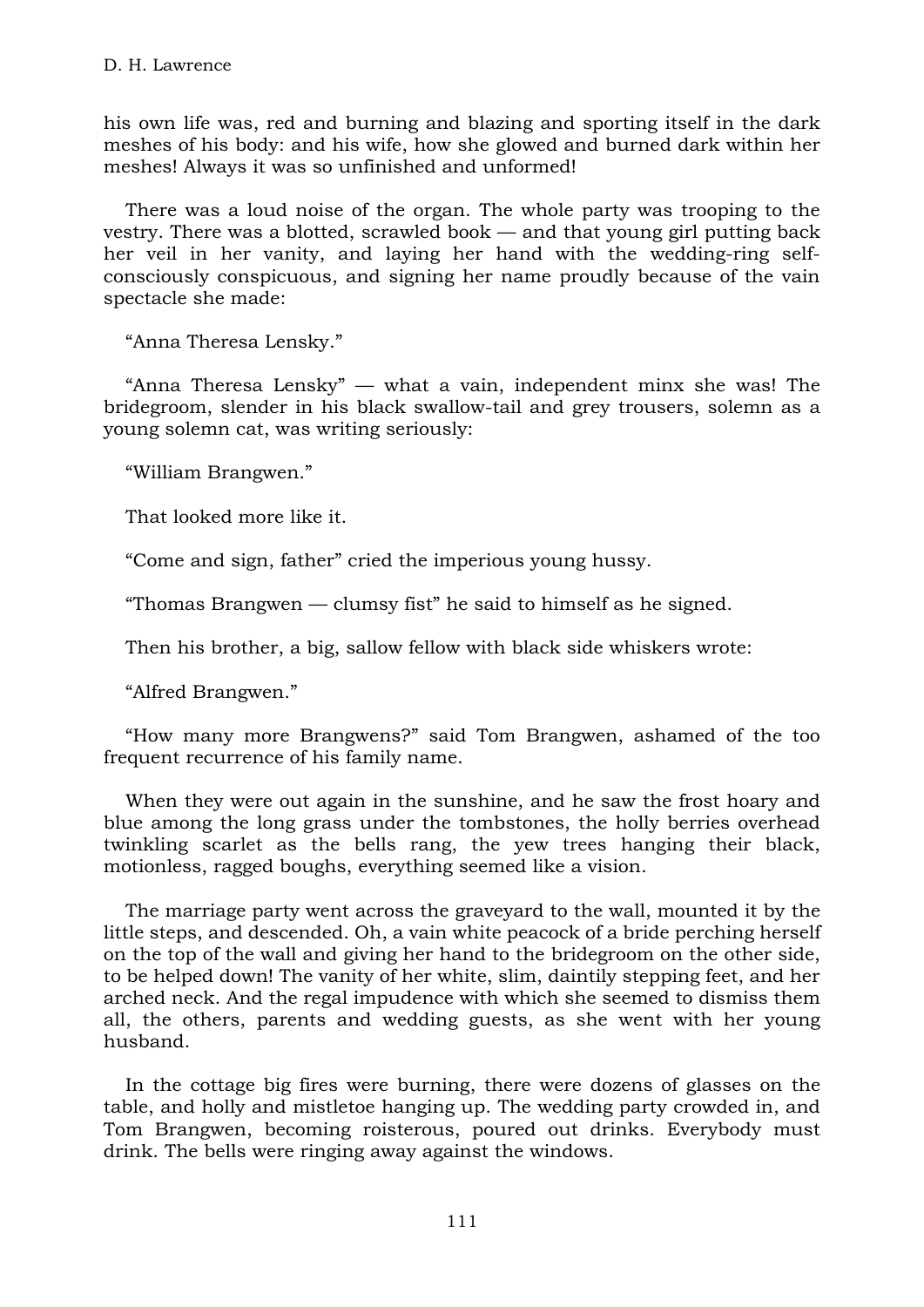"Lift your glasses up" shouted Tom Brangwen from the parlour "lift your glasses up, an' drink to the hearth an' home — hearth an' home, an' may they enjoy it."

"Night an' day, an' may they enjoy it" shouted Frank Brangwen, in addition.

"Hammer an' tongs, and may they enjoy it" shouted Alfred Brangwen, the saturnine.

"Fill your glasses up, an' let's have it all over again" shouted Tom Brangwen.

"Hearth an' home, an' may ye enjoy it."

There was a ragged shout of the company in response.

"Bed an' blessin', an' may ye enjoy it" shouted Frank Brangwen.

There was a swelling chorus in answer.

"Comin' and goin', an' may ye enjoy it" shouted the saturnine Alfred Brangwen, and the men roared by now boldly, and the women said, "Just hark, now!"

There was a touch of scandal in the air.

Then the party rolled off in the carriages, full speed back to the Marsh, to a large meal of the high tea order, which lasted for an hour and a half. The bride and bridegroom sat at the head of the table, very prim and shining both of them, wordless, whilst the company raged down the table.

The Brangwen men had brandy in their tea, and were becoming unmanageable. The saturnine Alfred had glittering, unseeing eyes, and a strange, fierce way of laughing that showed his teeth. His wife glowered at him and jerked her head at him like a snake. He was oblivious. Frank Brangwen, the butcher, flushed and florid and handsome, roared echoes to his two brothers. Tom Brangwen, in his solid fashion, was letting himself go at last.

These three brothers dominated the whole company. Tom Brangwen wanted to make a speech. For the first time in his life, he must spread himself wordily.

"Marriage" he began, his eyes twinkling and yet quite profound, for he was deeply serious and hugely amused at the same time, "Marriage" he said, speaking in the slow, full-mouthed way of the Brangwens, "is what we're made  $for -"$ 

"Let him talk" said Alfred Brangwen, slowly and inscrutably, "let him talk." Mrs. Alfred darted indignant eyes at her husband.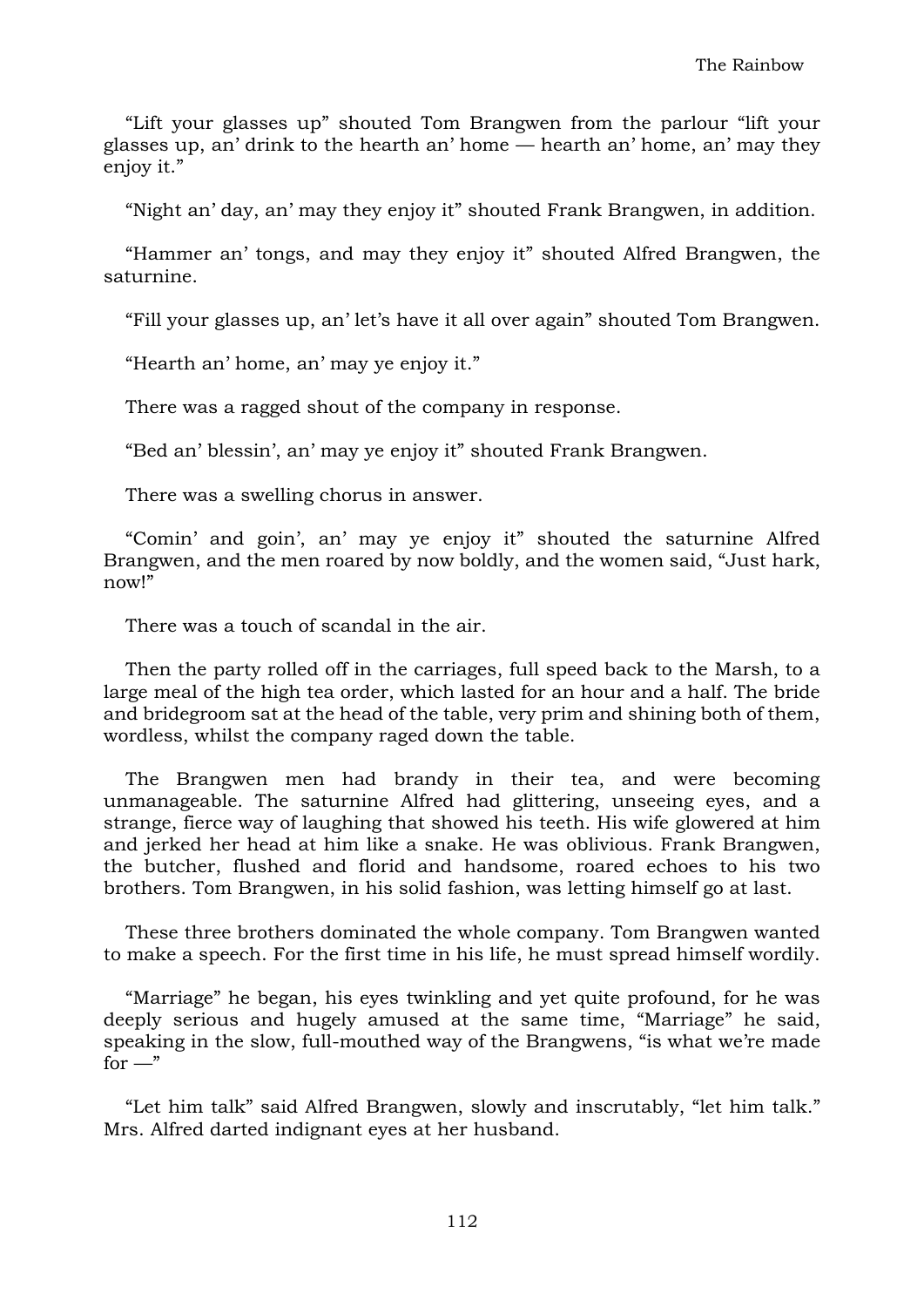"A man" continued Tom Brangwen, "enjoys being a man: for what purpose was he made a man, if not to enjoy it?"

"That a true word" said Frank, floridly.

"And likewise" continued Tom Brangwen, "a woman enjoys being a woman: at least we surmise she does —"

"Oh, don't you bother —" called a farmer's wife.

"You may back your life they'd be summisin'." said Frank's wife.

"Now" continued Tom Brangwen "for a man to be a man, it takes a woman  $\overline{\phantom{0}}$ 

"It does that" said a woman grimly.

"And for a woman to be a woman, it takes a man  $-$ " continued Tom Brangwen.

"All speak up, men" chimed in a feminine voice.

"Therefore we have marriage" continued Tom Brangwen.

"Hold, hold" said Alfred Brangwen. "Don't run us off our legs."

And in dead silence the glasses were filled. The bride and bridegroom, two children, sat with intent, shining faces at the head of the table, abstracted.

"There's no marriage in heaven" went on Tom Brangwen; "but on earth there is marriage."

"That's the difference between 'em" said Alfred Brangwen, mocking.

"Alfred" said Tom Brangwen "keep your remarks till afterwards, and then we'll thank you for them. — There's very little else, on earth, but marriage. You can talk about making money, or saving souls. You can save your own soul seven times over, and you may have a mint of money, but your soul goes gnawin', gnawin', gnawin', and it says there's something it must have. In heaven there is no marriage. But on earth there is marriage, else heaven drops out, and there's no bottom to it."

"Just hark you now" said Frank's wife.

"Go on, Thomas" said Alfred sardonically.

"*If* we've got to be Angels" went on Tom Brangwen, haranguing the company at large, "and if there is no such thing as a man nor a woman amongst them, then it seems to me as a married couple makes one Angel."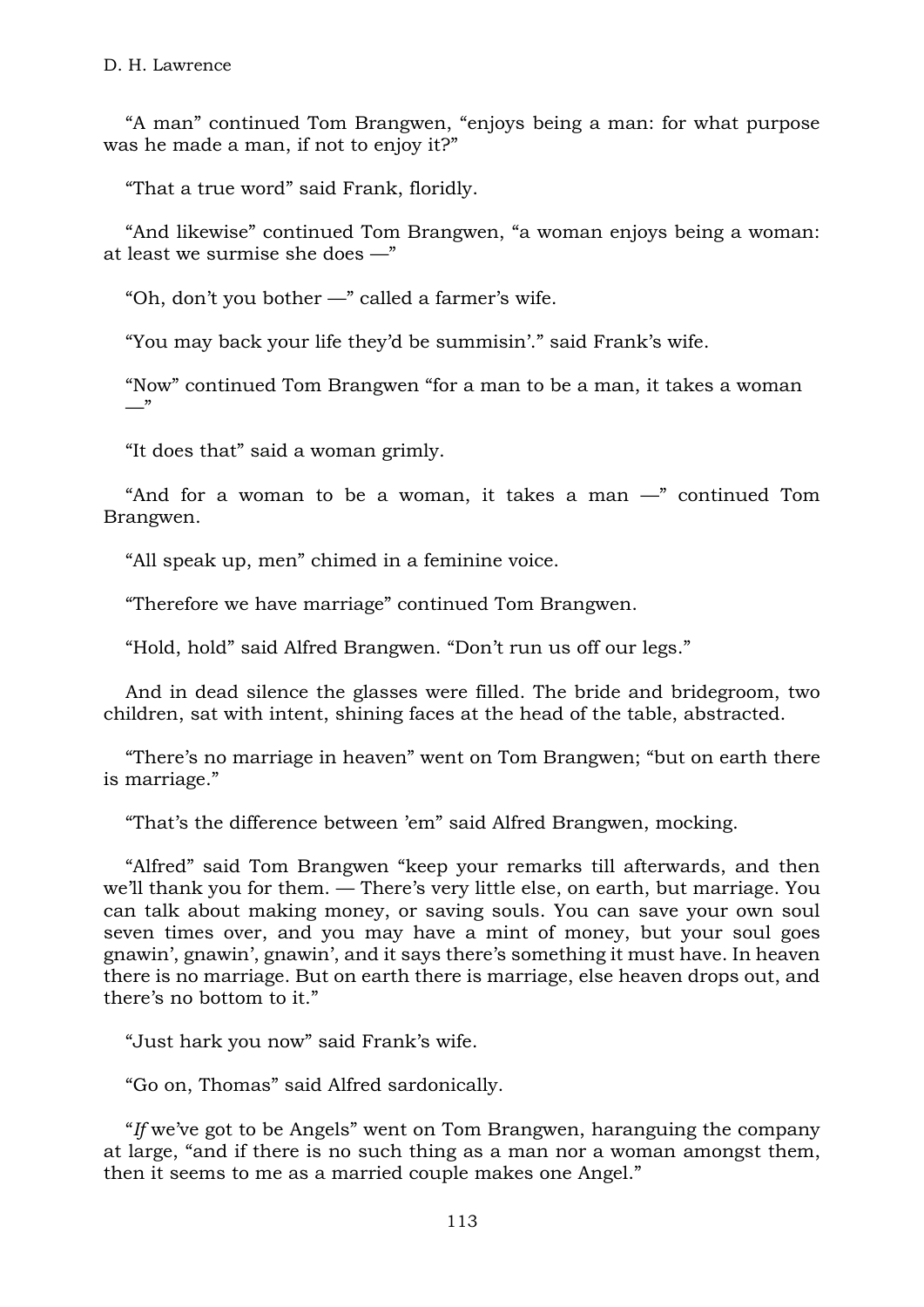"It's the brandy" said Alfred Brangwen wearily.

"For" said Tom Brangwen, and the company was listening to the conundrum, "an Angel can't be less than a human being. And if it was only the soul of a man minus the man, then it would be less than a human being."

"Decidedly" said Alfred.

And a laugh went round the table. But Tom Brangwen was inspired.

"An Angel's got to be more than a human being" he continued. "So I say, an Angel is the soul of man and woman in one: they rise united at the Judgment Day, as one Angel  $-\frac{1}{x}$ 

"Praising the Lord" said Frank.

"Praising the Lord" repeated Tom.

"And what about the women left over?" asked Alfred, jeering. The company was getting uneasy.

"That I can't tell. How do I know as there is anybody left over at the Judgment Day? Let that be. What I say is, that when a man's soul and a woman's soul unites together  $-$  that makes an Angel  $-$ "

"I dunno about souls. I know as one plus one makes three, sometimes" said Frank. But he had the laugh to himself.

"Bodies and souls, it's the same" said Tom.

"And what about your missis, who was married afore you knew her?" asked Alfred, set on edge by this discourse.

"That I can't tell you. If I am to become an Angel, it'll be my married soul, and not my single soul. It'll not be the soul of me when I was a lad: for I hadn't a soul as would *make* an Angel then."

"I can always remember" said Frank's wife "when our Harold was bad, he did nothink but see an angel at th' back o' th' lookin' glass. 'Look, mother' 'e said, 'at that angel!' 'Theer isn't no angel, my duck' I said, but he wouldn't have it. I took th' lookin' glass off'n th' dressin'-table, but it made no difference. He kep' on sayin' it was there. My word, it did give me a turn. I thought for sure as I'd lost him."

"I can remember" said another man, Tom's sister's husband, "my mother gave me a good hidin' once, for sayin' I'd got an angel up my nose. She seed me pokin', an' she said: 'What are you pokin' at your nose for — give over.' 'There's an angel up it,' I said, an' she fetched me such a wipe. But there was. We used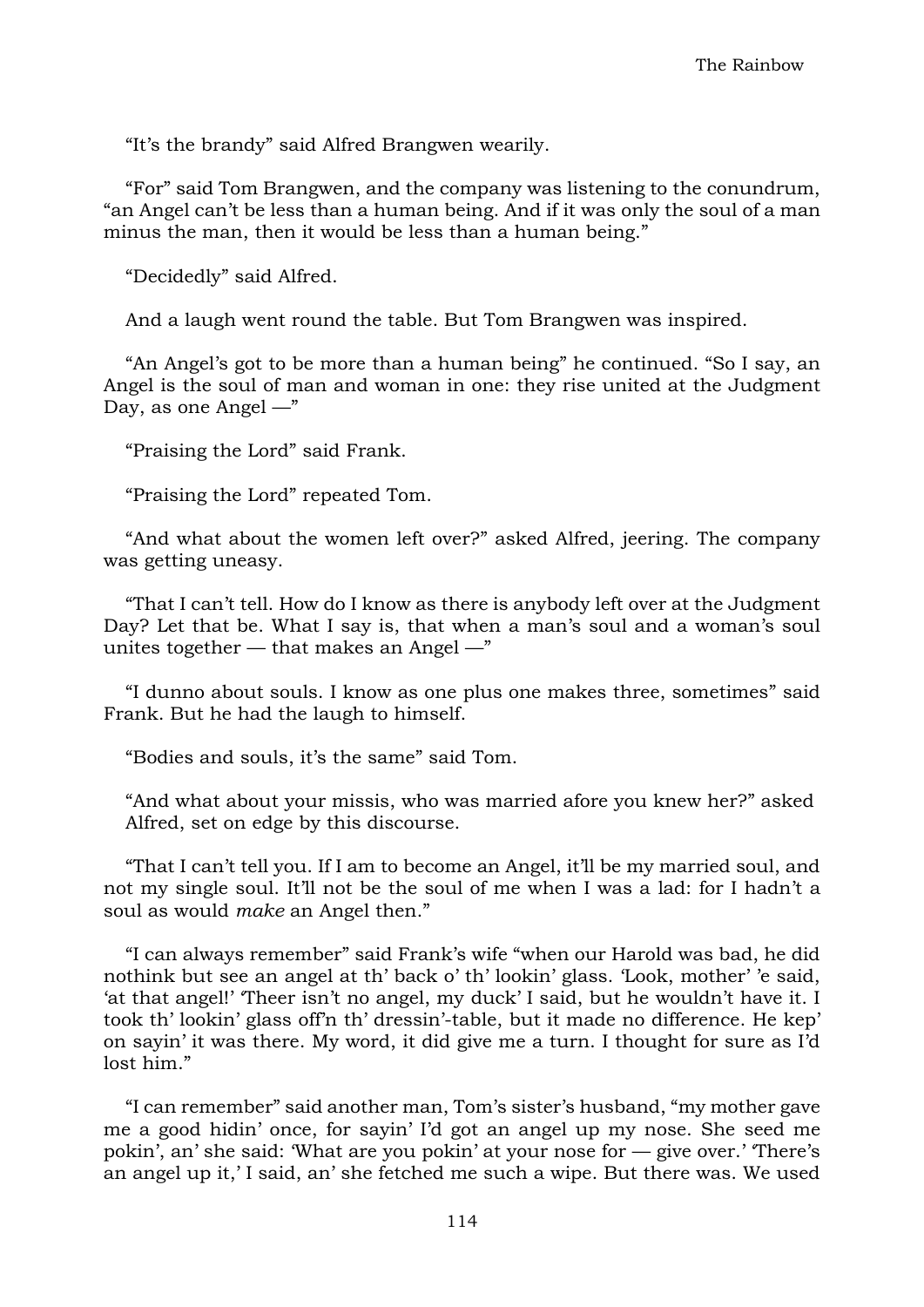to call them thistle things 'angels' as wafts about. An' I'd pushed one o' these up my nose, for some reason or other."

"It's wonderful what children will get up their noses" said Frank's wife. "I c'n remember our Hemmie, she shoved one o' them bluebell things out o' th' middle of a bluebell, what they call 'candles', up her nose, and oh, we had some work! I'd seen her stickin' 'em on the end of her nose, like, but I never thought she'd be so soft as to shove it right up. She was a gel of eight or more. Oh, my word, we got a crochet hook an' I don't know what...."

Tom Brangwen's mood of inspiration began to pass away. He forgot all about it, and was soon roaring and shouting with the rest. Outside the wake came, singing the carols. They were invited into the bursting house. They had two fiddles and a piccolo. There in the parlour they played carols, and the whole company sang them at the top of its voice. Only the bride and bridegroom sat with shining eyes and strange, bright faces, and scarcely sang, or only with just moving lips.

The wake departed, and the guysers came. There was loud applause, and shouting and excitement as the old mystery play of St. George, in which every man present had acted as a boy, proceeded, with banging and thumping of club and dripping pan.

"By Jove, I got a crack once, when I was playin' Beelzebub" said Tom Brangwen, his eyes full of water with laughing. "It knocked all th' sense out of me as you'd crack an egg. But I tell you, when I come to, I played Old Johnny Roger with St. George, I did that."

He was shaking with laughter. Another knock came at the door. There was a hush.

"It's th' cab" said somebody from the door.

"Walk in" shouted Tom Brangwen, and a red-faced grinning man entered.

"Now, you two, get yourselves ready an' off to blanket fair" shouted Tom Brangwen. "Strike a daisy, but if you're not off like a blink o' lightnin', you shanna go, you s'll sleep separate."

Anna rose silently and went to change her dress. Will Brangwen would have gone out, but Tilly came with his hat and coat. The youth was helped on.

"Well, here's luck, my boy" shouted his father.

"When th' fat's in th' fire, let it frizzle," admonished his uncle Frank.

"Fair and *softly* does it, fair an' *softly* does it," cried his aunt, Frank's wife, contrary.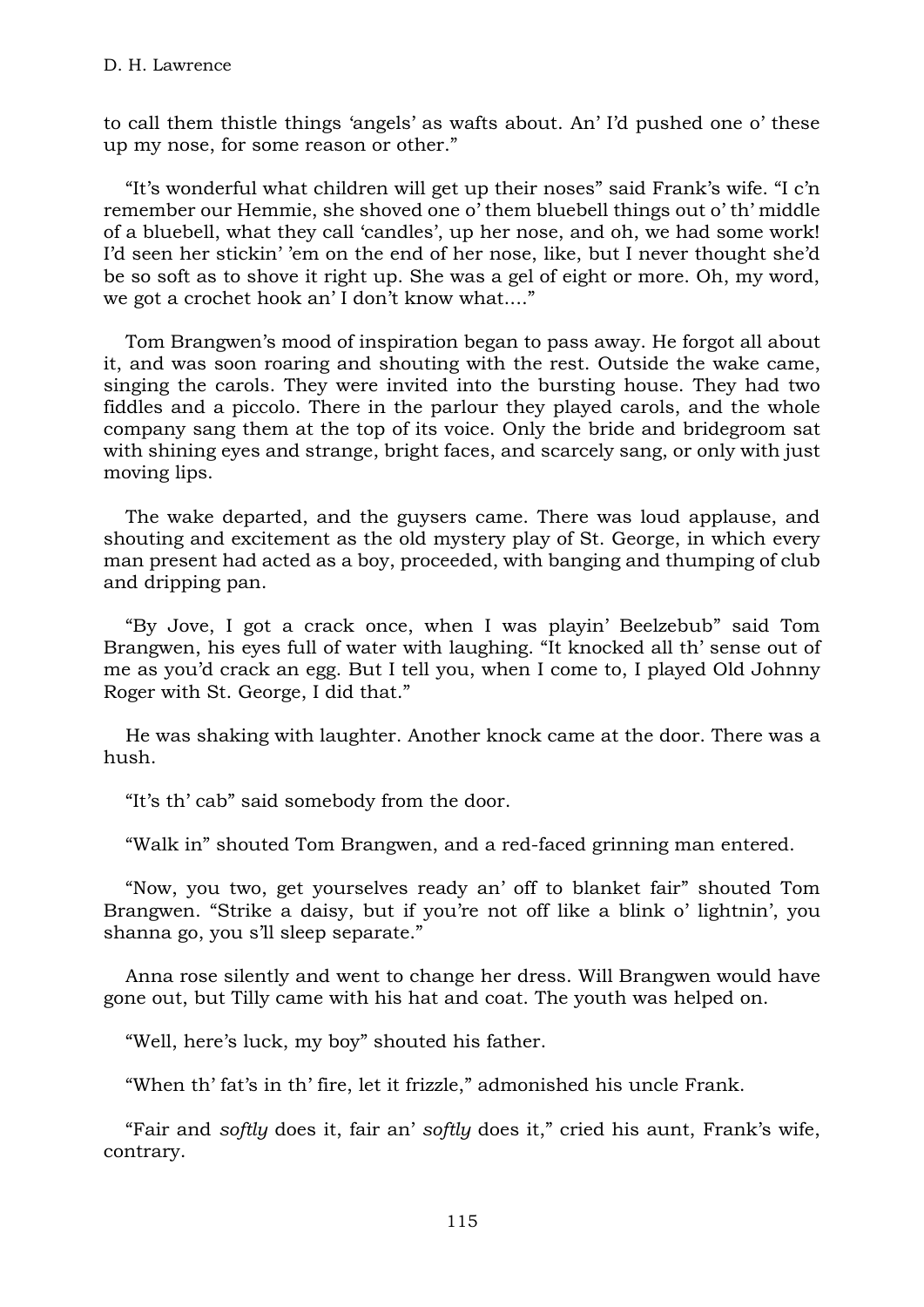"You don't want to fall over yourself" said his uncle by marriage. "You're not a bull at a gate."

"Let a man have his own road" said Tom Brangwen testily. "Don't be so free of your advice — it's his wedding this time, not yours."

"'E don't want many signposts" said his father. "There's some roads a man has to be led, an' there's some roads a boss-eyed man can only follow wi' one eye shut. But this road can't be lost by a blind man nor a boss-eyed man nor a cripple — and he's neither, thank God."

"Don't you be so sure o' your walkin' powers" cried Frank's wife. "There's many a man gets no further than halfway, nor can't to save his life, let him live for ever."

"Why, how do you know?" said Alfred.

"It's plain enough in th' looks o' some" retorted Lizzie, his sister-in-law.

The youth stood with a faint, half-hearing smile on his face. He was tense and abstracted. These things, or anything, scarcely touched him.

Anna came down, in her day dress, very elusive. She kissed everybody, men and women, Will Brangwen shook hands with everybody, kissed his mother, who began to cry, and the whole party went surging out to the cab.

The young couple were shut up, last injunctions shouted at them.

"Drive on" shouted Tom Brangwen.

The cab rolled off. They saw the light diminish under the ash trees. Then the whole party, quietened, went indoors.

"They'll have three good fires burning," said Tom Brangwen, looking at his watch. "I told Emma to make 'em up at nine, an' then leave the door on th' latch. It's only half-past. They'll have three fires burning, an' lamps lighted, an' Emma will ha' warmed th' bed wi' th' warmin' pan. So I s'd think they'll be all right."

The party was much quieter. They talked of the young couple.

"She said she didn't want a servant in" said Tom Brangwen. "The house isn't big enough, she'd always have the creature under her nose. Emma'll do what is wanted of her, an' they'll be to themselves."

"It's best" said Lizzie "you're more free."

The party talked on slowly. Brangwen looked at his watch.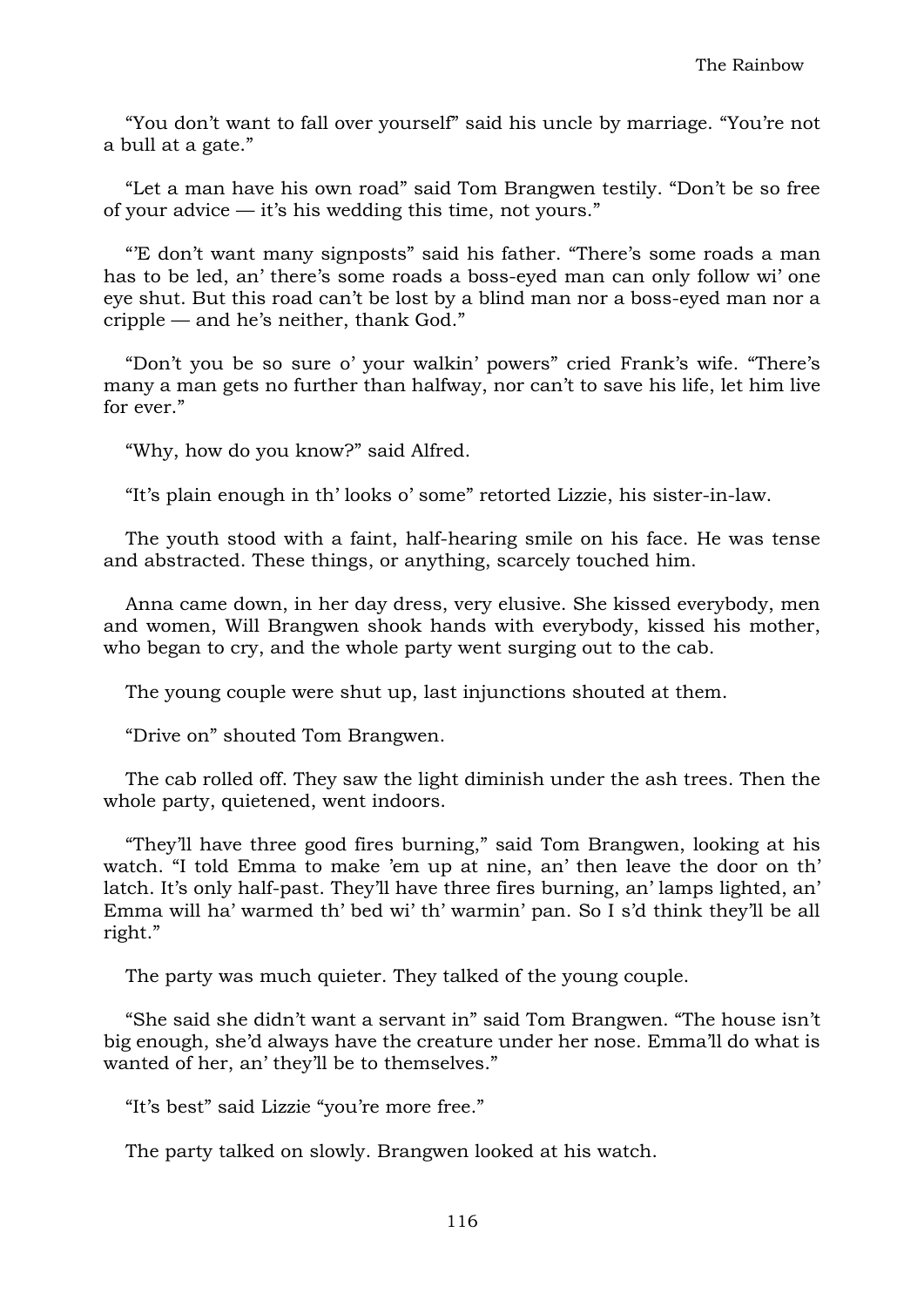"Let's go an' give 'em a carol" he said. "We s'll find th' fiddles at the 'Cock an' Robin'."

"Ay, come on" said Frank.

Alfred rose in silence. The brother-in-law and one of Will's brothers rose also.

The five men went out. The night was flashing with stars. Sirius blazed like a signal at the side of the hill, Orion, stately and magnificent, was sloping along.

Tom walked with his brother, Alfred. The men's heels rang on the ground.

"It's a fine night" said Tom.

"Ay" said Alfred.

"Nice to get out."

"Ay."

The brothers walked close together, the bond of blood strong between them. Tom always felt very much the junior to Alfred.

"It's a long while since *you* left home," he said.

"Ay," said Alfred. "I thought I was getting a bit oldish — but I'm not. It's the things you've got as gets worn out, it's not you yourself."

"Why, what's worn out?"

"Most folks as I've anything to do with — as has anything to do with me. They all break down. You've got to go on by yourself, if it's only to perdition. There's nobody going alongside even there."

Tom Brangwen meditated this.

"Maybe you was never broken in" he said.

"No, I never was" said Alfred proudly.

And Tom felt his elder brother despised him a little. He winced under it.

"Everybody's got a way of their own" he said, stubbornly. "It's only a dog as hasn't. An' them as can't take what they give an' give what they take, they must go by themselves, or get a dog as'll follow 'em."

"They can do without the dog" said his brother. And again Tom Brangwen was humble, thinking his brother was bigger than himself. But if he was, he was. And if it were finer to go alone, it was: he did not want to go for all that.